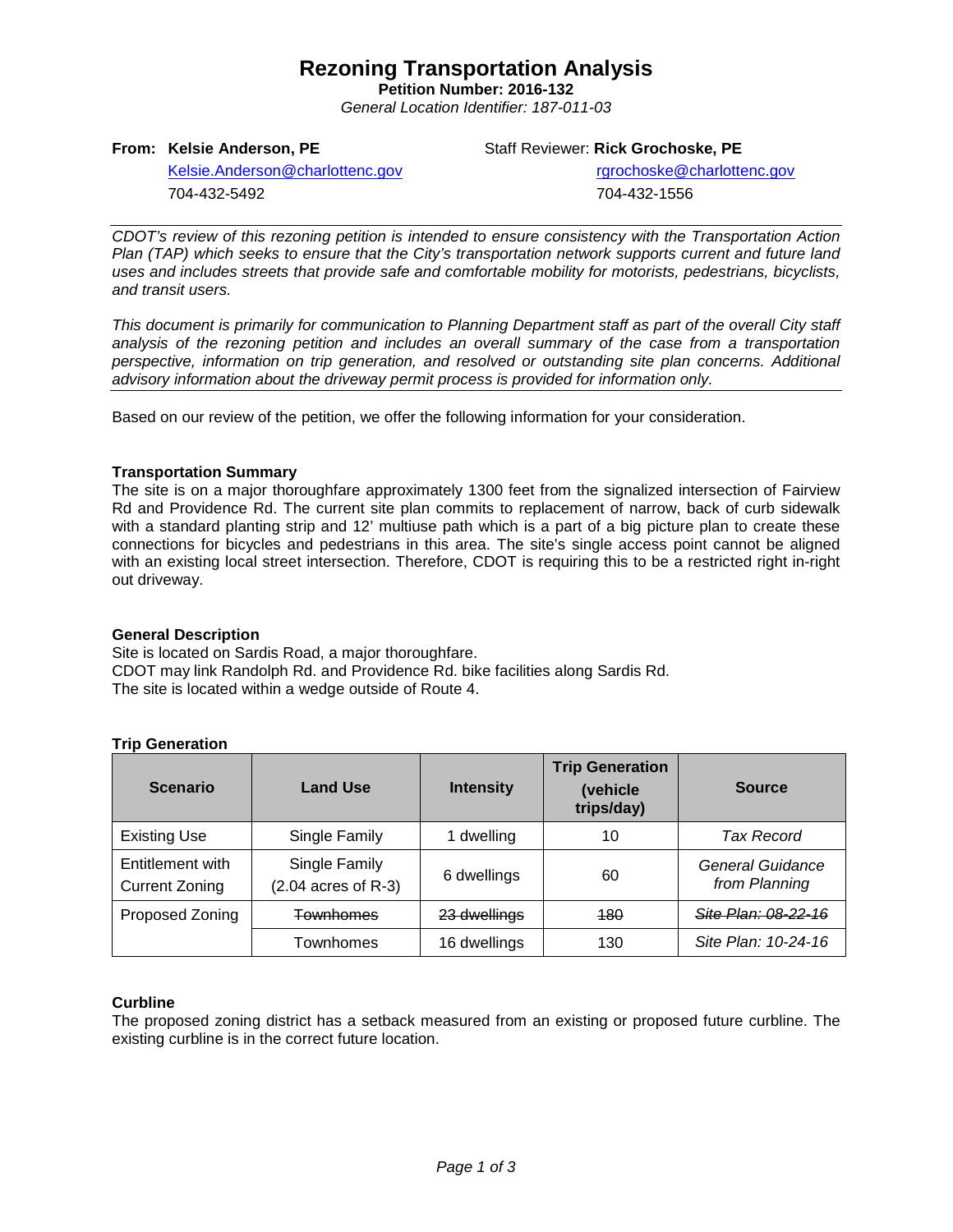## **Rezoning Transportation Analysis Petition Number: 2016-132** *General Location Identifier: 187-011-03*

#### **Resolved Issues**

- 1. The petitioner should revise the site plan to add a note specifying dedication and fee simple conveyance of all rights of way to the City before the site's first building certificate of occupancy is issued.
- 2. The petitioner should revise the site plan to add a note specifying all transportation improvements will be constructed and approved before the site's first building certificate of occupancy is issued or phased per the site's development plan.

#### **Outstanding Issues**

- 1. The petitioner should revise the site plan to show dedication of right-of-way at a location 22' from existing back of curb to accommodate 8' planting strip, future widening of proposed sidewalk to 12' wide multi-use path, and 2' buffer behind the future multi-use path. **Update: 11/03/2016:** Please show sidewalk utility easement (SUE) from future right of way line to back of (min, 2' behind preferred) multi-use path
- 2. The petitioner shall revise the site plan and transportation notes to show the proposed connection to Sardis Rd. to be a right in-right out only driveway. This shall be done by installing a monolithic concrete median in Sardis Rd. **Update 11/03/2016:** Label the site plan to call out the driveway to be a right in – right out connection. In addition, provide concept showing the proposed layout of the concrete median in Sardis Rd. and label it on the site plan. This will make it clear to the reviewer during the permitting process.
- 3. CDOT understands that the petitioner has had discussions with the nearby residents about a commitment to install two (2) speed humps along Timber Lane or Mammoth Oaks if approved upon study under CDOT's traffic calming parameters for such a device. CDOT recommends the commitment be included in the conditional zoning plan for up to one year after final CO if devices are not warranted in the existing condition or during construction of the development.

#### **Advisory Information**

The following are requirements of the developer that must be satisfied prior to driveway permit approval. We recommend that the petitioner reflect these on the rezoning plan as-appropriate.

- 1. According to the City of Charlotte's Driveway Regulations, CDOT has the authority to regulate/approve all private street/driveway and public street connections to the right-of-way of a street under the regulatory jurisdiction of the City of Charlotte.
- 2. Adequate sight triangles must be reserved at the existing/proposed street entrance(s). Two 35' x 35' sight triangles (and two 10' x 70' sight triangles on North Carolina Department of Transportation on NCDOT maintained streets) are required for the entrance(s) to meet requirements. All proposed trees, berms, walls, fences, and/or identification signs must not interfere with sight distance at the entrance(s). Such items should be identified on the site plan.
- 3. The proposed driveway connection(s) to public streets will require a driveway permit(s) to be submitted to CDOT (and the North Carolina Department of Transportation on NCDOT maintained streets) for review and approval. The exact driveway location(s) and type/width of the driveway(s) will be determined by CDOT during the driveway permit process. The locations of the driveway(s) shown on the site plan are subject to change in order to align with driveway(s) on the opposite side of the street and comply with City Driveway Regulations and the City Tree Ordinance.
- 4. All proposed commercial driveway connections to a future public street will require a driveway permit to be submitted to CDOT for review and approval.